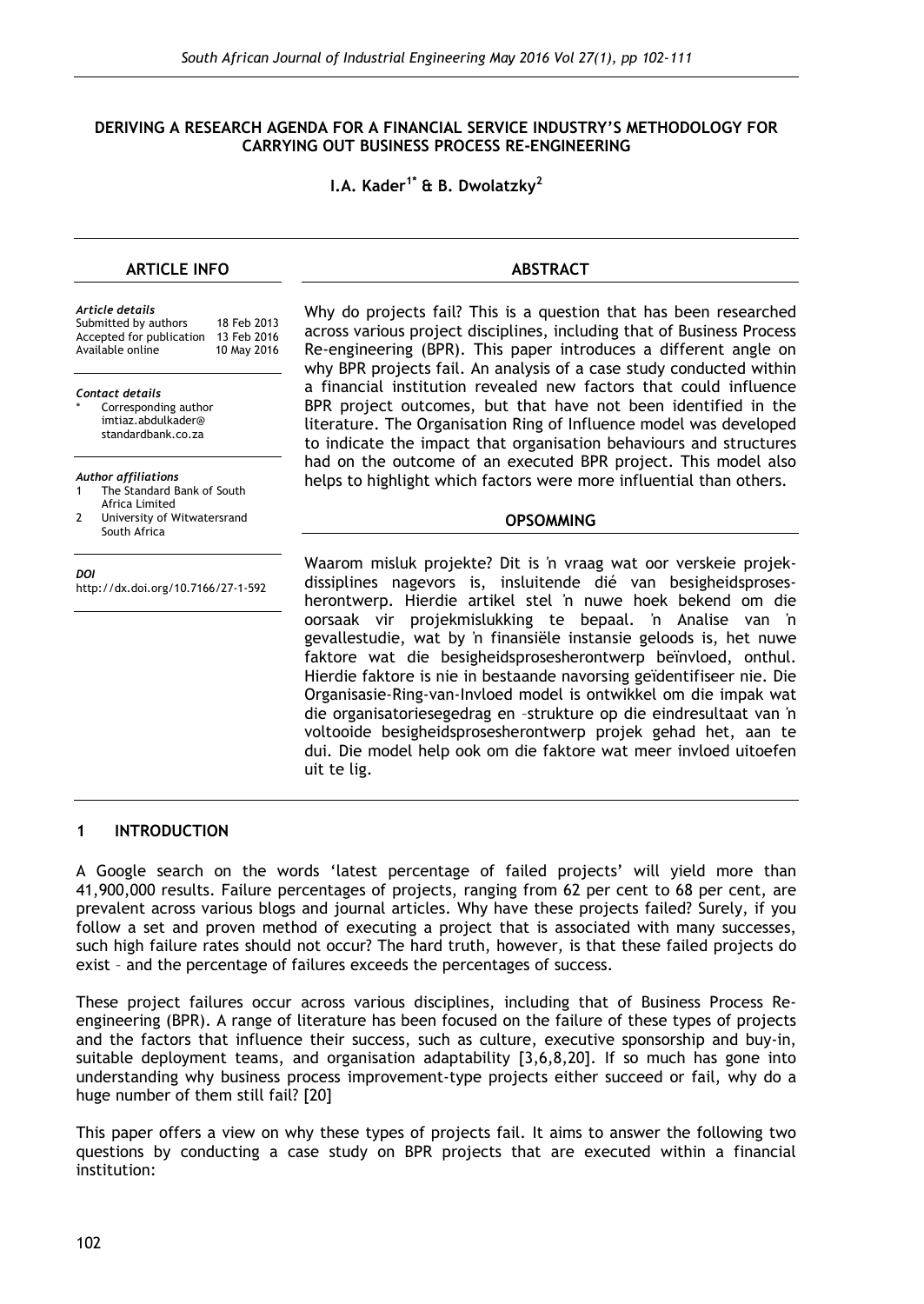- 1 Has the literature uncovered all the factors that could positively or negatively influence the outcome of an executed BPR project?
- 2 Which factors influence the outcome of an executed BPR project the most?

Before describing the approach that was used in answering the above two questions, it is important to clarify what the literature defines as 'failed' or 'successful' BPR projects.

Failed projects are regarded in this paper as projects that did not successfully deliver all scoped functionality and requirements, projects that were completed later than planned, projects that went over budget, or a combination thereof. Failed projects will be further classified as those projects that have been cancelled prior to completion, irrespective of the reason for cancellation, and/or projects that have not realised the benefits stated within their business cases.

Success, on the other hand, refers in this paper to delivering the BPR project on time, on budget, with the agreed scope, and realising the business case benefits.

For this study, five projects in a financial institution were selected as case study units of analysis. These projects were analysed against influential factors derived from the literature. Further to this, a cross-case analysis was undertaken using the Fuzzy Qualitative Comparative Analysis technique (fsQCA), which was developed by Ragin [23].

The reason for selecting the setting of a financial institution was the fact that the major banks of South Africa have been recently observed as aggressively pursuing cost savings by introducing BPR initiatives. Methodologies that have been adopted as silver bullets, such as Six Sigma and Lean Engineering, were not yielding the anticipated results [7]. Examples of this can be seen in organisations such as Motorola and General Electric, who achieved or exceeded their desired benefits [2,17]. This context provided a perfect setting in which a case study could be conducted.

The next section provides an analysis of the existing literature.

## **2 LITERATURE ANALYSIS**

A famous quote known to the BPR fraternity is as follows:

*"Reengineering is the fundamental re-thinking and radical redesign of business processes to achieve dramatic improvements in critical, contemporary measures of performance such as cost, quality, service- and speed"* [16].

This suggests that change should not be driven by what we know of how we do things, but by how we should be doing things that we know – that is, being normative rather than descriptive. From this quote, one can assume that business process change is driven by an organisation's purpose and capability, which are aligned to the organisation's strategy, structures, and operating models, and further directed by outside influences such as customer requirements and legislation. These elements are factors that can potentially influence the outcome of a BPR project. The literature review for this study therefore focused on recent research that looked at the focus of BPR projects and the factors identified as those that influenced the outcome of an executed BPR project.

Figure 1 summarises the key literature on BPR project executions that was engaged with for this study. It highlights the positive outcomes of the research conducted in each paper, as well as the gaps in these papers that need further research.

This summary highlights that excellent research has been conducted on the mechanics of business process re-engineering and design, particularly with regard to the availability of step-by-step guidelines for conducting analysis and modelling of to-be solutions, by means of various tools and proposed notations [13,15,19,20]. Major research has also been conducted on understanding the success and failure factors associated with BPR project implementations [7,15,22]. Table 1 summarises the factors that were extracted from the reviewed papers.

Taking the information synthesised from the literature review, five BRP projects that were executed within a financial institution were analysed against these factors. The results of this analysis are presented in the following section.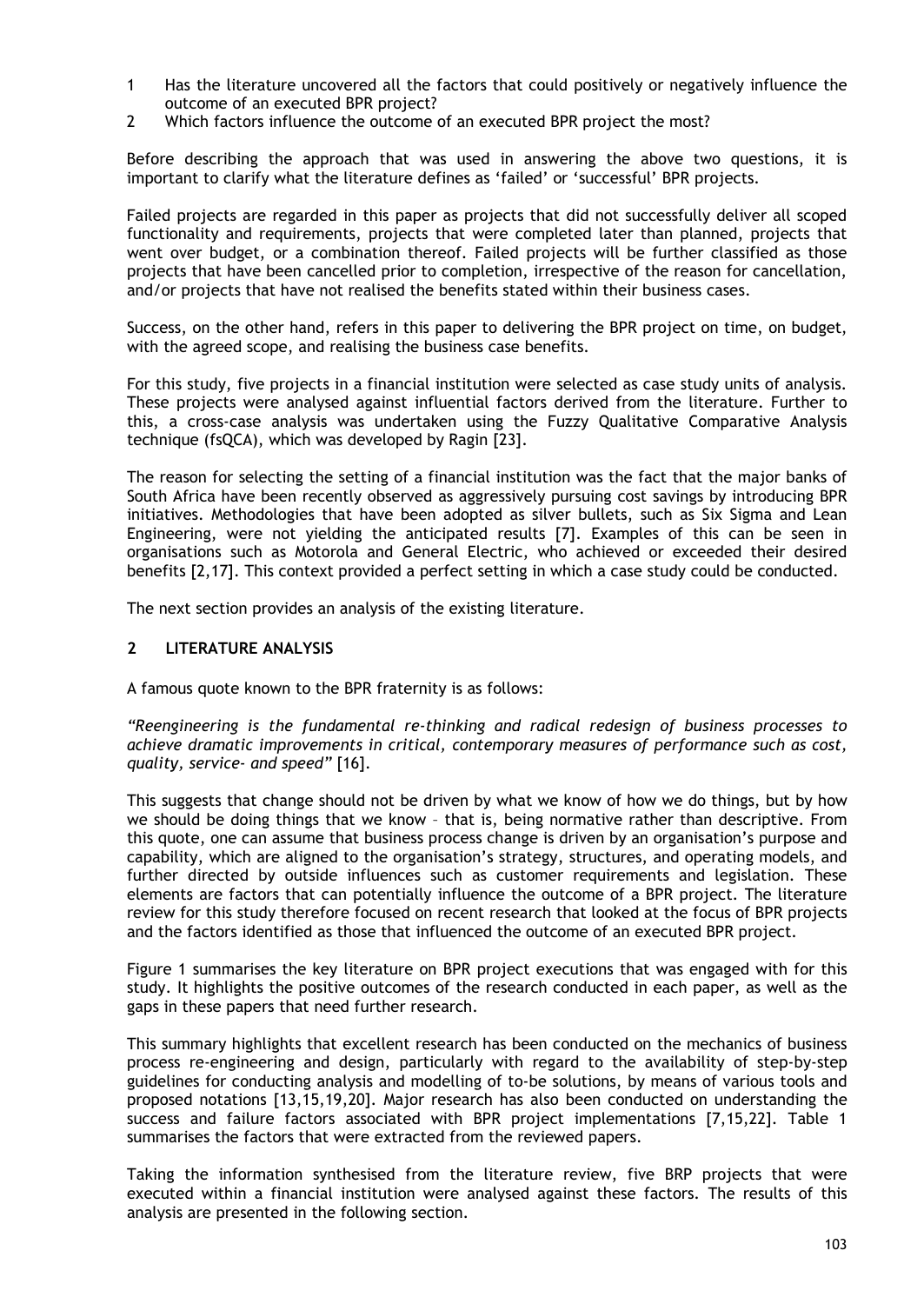|                | Business Process Engineering:<br>A Consolidated Approach<br>S Muthu, L Whitman, SH<br>Cheraghi, 1999                                                                                                                          | The Implementation Business<br>V Grover, S Ryul Jeong, W J<br>Kettinger, JTCTeng, 1995<br>Process Engineering                                               | sigma implementations in South<br>What are the critical success<br>factors for Lean and/or Six-<br>African Banks?<br>J David, 2008                                                  | Successful Redesign Heuristics<br>H A Reijers, S L Mansar, 2004<br>Redesign: An Overview and<br>Best Practices in Process<br>Qualitative Evaluation of                                                             | BPR From Art to Engineering<br>Delivering Results: Evolving<br>R J Mayer, P S deWitte, 1999                                                                                                              | M Den Hengst, G J de Vrede,<br>Engineering: A Decade of<br><b>Collaborative Business</b><br>Lessons From the Field<br>2004                                                                                                                                                                                                  |  |
|----------------|-------------------------------------------------------------------------------------------------------------------------------------------------------------------------------------------------------------------------------|-------------------------------------------------------------------------------------------------------------------------------------------------------------|-------------------------------------------------------------------------------------------------------------------------------------------------------------------------------------|--------------------------------------------------------------------------------------------------------------------------------------------------------------------------------------------------------------------|----------------------------------------------------------------------------------------------------------------------------------------------------------------------------------------------------------|-----------------------------------------------------------------------------------------------------------------------------------------------------------------------------------------------------------------------------------------------------------------------------------------------------------------------------|--|
| $O$ $\geq$ $H$ | Centric Business Process<br>Customer and Process<br>Execution Methodology<br>Proposed BPR Project<br>Change Management<br>Strategy Allignment<br>Project Planning<br>Improvement<br>Descriptive                               | BPR Project Success Factors<br>Impacts to Project Success<br>Benefit Realisation Impacts<br>Industry Generic Study<br>Problem Identification<br>Descriptive | BPR Project Success Factors<br>Success Factor Prioritisation<br>mpacts to Project Success<br>Banking Industry Study<br>Problem Identification<br>Sources of Benefits<br>Descriptive | Actual Process Design (Best<br>Deciding on Best Practices<br>Framework / Checklist for<br>Focus on Mechanics of<br>Summarises Business<br>Process Design Best<br>Practice Principles)<br>Prescriptive<br>Practices | Actual Process Design (IDEF)<br>Descriptive and Prescriptive<br>Project Execution Approach<br>Focus on Mechanics of<br><b>BCD Development</b>                                                            | Actual Process Design (CBE)<br>Collaboration and Simulation<br>Prescriptive BPR Execution<br>Lessons Learned/Success<br>Advantages for the Use of<br>Service Industry Studies<br>Focus on Mechanics of<br>Approach<br>Factors<br>Tools                                                                                      |  |
| 400<br>ပ       | No Measurement Framework<br>Consolidates Methodologies<br>Basic Project Management<br>Not Architecturally Aligned<br>No Method Selection<br>Industry Agnostic<br>Not Prescriptive<br>Not Holistic<br>Framework<br>Integration | No BPR Project Execution<br>Manufacturing Verse<br>Solution Proposed<br>Industry Agnostic<br>Service)                                                       | mplementation Phases only<br>No Framework For Testing<br>Benefit Realisation (Project<br><b>Vo BPR Project Execution</b><br><b>Solution Proposed</b><br>Deployment and<br>Success)  | No Integration to a BPR<br>Social Aspects Ignored<br>Manufacturing verse<br>Industry Agnostic<br>Project Execution<br>Methodology<br>Service)                                                                      | Measurement Framework is<br>Basic Project Management<br>Architectural Alignment is<br>No Method Selection<br>Industry Agnostic<br>Not Holistic<br>Descriptive<br>Descriptive<br>Framework<br>Integration | Centered Around Two Failure<br><b>Vo Measurement Framework</b><br>Excludes Major Failure Point;<br>nvolvement and Inadequate<br>System, yet still not Holistic<br><b>Organisation Treated as</b><br>Change Management<br>No Method Selection<br>Project Management<br>Points (Stakeholder<br>Process Analysis)<br>Framework |  |

**Figure 1: Gap analysis of previous research**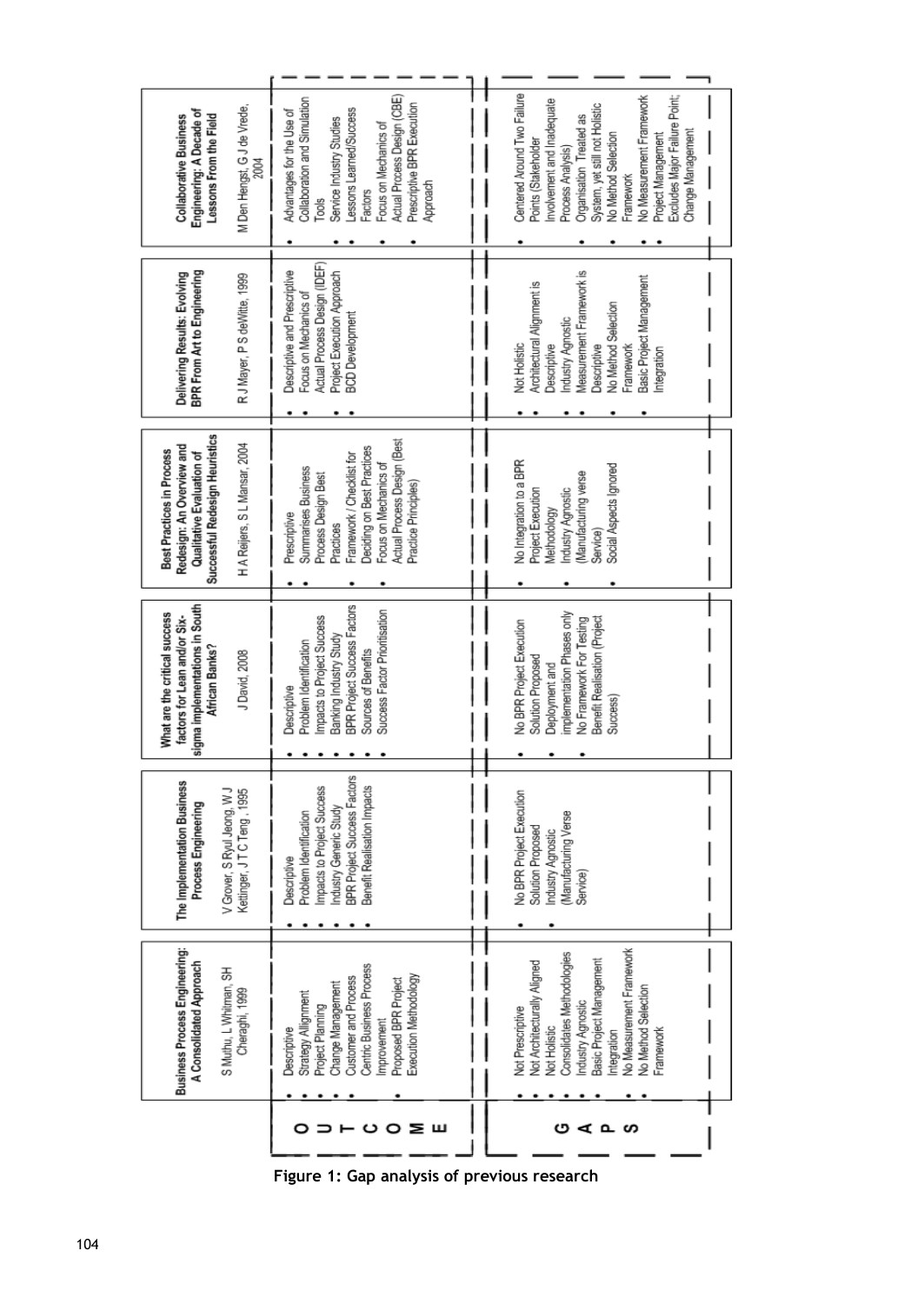| Table 1: Influential factors derived from the literature |  |  |  |  |  |  |  |  |
|----------------------------------------------------------|--|--|--|--|--|--|--|--|
|----------------------------------------------------------|--|--|--|--|--|--|--|--|

|                   | Influencing factors identified in the literature                     |
|-------------------|----------------------------------------------------------------------|
| 1.                | Resistance to change                                                 |
| $\overline{2}$ .  | BPR philosophy not aligned to situation                              |
| $\overline{3}$ .  | Poor stakeholder involvement                                         |
| 4.                | Poor analysis of as-is processes                                     |
| 5.                | Poor design of to-be processes                                       |
| 6.                | Reluctance to invest in large BPR type projects                      |
| 7.                | Alignment of vision and goals                                        |
| 8.                | <b>Business Process Management</b>                                   |
| 9.                | Continuous improvement philosophy alignment to organisation strategy |
| 10.               | Correct benefit calculations - quantitative versus qualitative       |
| 11.               | Communication                                                        |
| 12.               | Training of all affected stakeholders                                |
| $\overline{13}$ . | Motivation for all affected stakeholders                             |
| 14.               | Change management                                                    |
| 15.               | Team structure and engagement                                        |
| 16.               | Aligned human resource policies                                      |
| 17.               | Customer-centric process design                                      |
| 18.               | Project management                                                   |
| 19.               | Project priority                                                     |
| 20.               | Standardisation of re-engineered products inclusive of processes     |
| $\overline{21}$ . | Executive sponsorship and active project participation               |
| $\overline{22}$ . | Compelling business case for change                                  |
| 23.               | Use of a proven process improvement methodology                      |
| 24.               | Line management ownership                                            |
| 25.               | IT awareness and understanding (Business process integration)        |
| 26.               | Stable scope of work                                                 |
| 27.               | Radical versus incremental business process changes                  |
| $\overline{28}$ . | Project benefit expectations                                         |
| 29.               | Project implementation time frame                                    |

# **3 CASE STUDY ANALYSIS RESULTS**

Ten months were spent conducting the case study within a financial institution in order to gain practical insight into BPR project management and execution. The case study was based on observing five BPR-type projects through their journey of execution.

# **3.1 Case study unit of analysis**

The next few paragraphs provide a brief overview of the five projects that formed part of the case study.

The first project was based on re-engineering the head office client/customer service operations for the corporate sector of the bank. This included strategy alignment, Target Operating Model (TOM) definition and rollout, and the redesign of roles and responsibilities, which included job descriptions and key performance indicators. All of these would have been outcomes of the reengineering of over 360 identified processes.

The second project was similar to the first, although it differed in the type of operations serviced within the bank, as well as the number of processes. This project was also presumed to be the most complex of the five projects. It was based on re-engineering the payment operations of the business and corporate sector of the bank, and included approximately 160 identified processes.

The third project formed part of a larger programme that focused on the re-engineering of the offshore credit books with the aim of integrating them with the head office operations. This involved only design and recommendations with regard to business processes, without any confirmed implementations.

The fourth project, which was a spin-off from the first, focused on identical requirements, but differed in locality and concentrated on the organisation's international business units.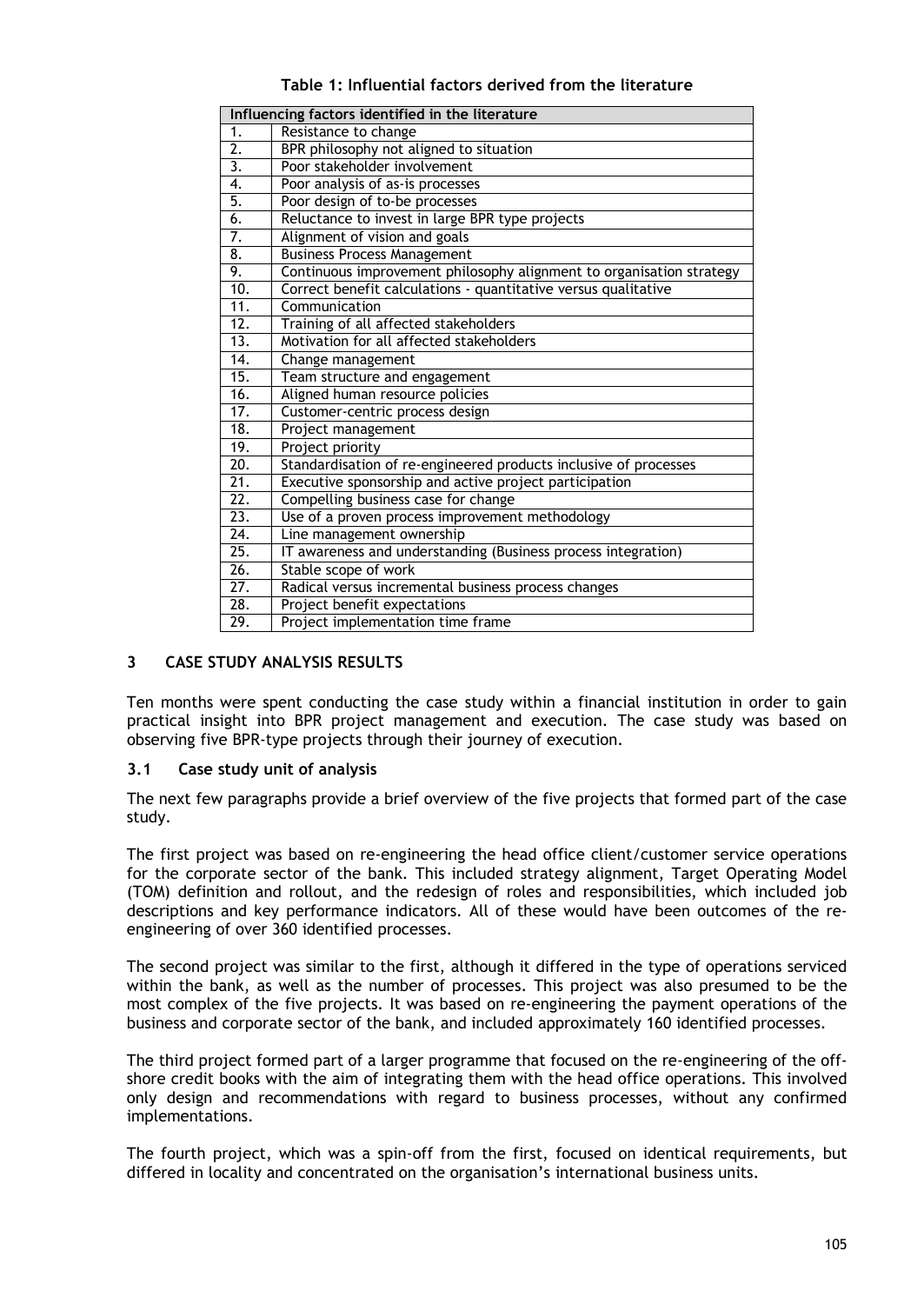The fifth project formed part of a larger transformational programme that looked at changing the Information Technology (IT) landscape, as well as the associated business operational processes.

The units of analysis – the above BPR-type projects – were analysed against the success factors identified in the literature [3,7,15,22], as presented in Table 1. This mapping revealed the emergence of new factors that have not been identified in the existing literature.

|                                                                | Influencing factors identified in the       |
|----------------------------------------------------------------|---------------------------------------------|
| Influencing factors identified from the case study             | literature                                  |
| Resistance to change                                           | Resistance to change                        |
| BPR philosophy not aligned to situation                        | BPR philosophy not aligned to situation     |
|                                                                | Poor stakeholder involvement                |
|                                                                | Poor analysis of as-is processes            |
|                                                                | Poor design of to-be processes              |
|                                                                | Reluctance to invest in large BPR-type      |
| Reluctance to invest in large BPR type projects                | projects                                    |
| Alignment of vision and goals                                  | Alignment of vision and goals               |
| <b>Business Process Management</b>                             | <b>Business Process Management</b>          |
| Continuous improvement philosophy alignment to organisation    | Continuous improvement philosophy           |
| strategy                                                       | alignment to organisation strategy          |
| Correct benefit calculations - Quantitative versus qualitative | Correct benefit calculations - Quantitative |
|                                                                | versus qualitative                          |
|                                                                | Communication                               |
|                                                                | Training of all affected stakeholders       |
| Motivation for all affected stakeholders                       | Motivation for all affected stakeholders    |
| Change management                                              | Change management                           |
| Team structure and engagement                                  | Team structure and engagement               |
| Aligned human resource policies                                | Aligned human resource policies             |
|                                                                | Customer-centric process design             |
| Project management                                             | Project management                          |
| Project priority                                               | Project priority                            |
|                                                                | Standardisation of re-engineered products   |
|                                                                | inclusive of processes                      |
| Executive sponsorship and active project participation         | Executive sponsorship and active project    |
|                                                                | participation                               |
| Compelling business case for change                            | Compelling business case for change         |
|                                                                | Use of a proven process improvement         |
|                                                                | methodology                                 |
| Line management ownership                                      | Line management ownership                   |
|                                                                | IT awareness and understanding (Business    |
|                                                                | process integration)                        |
| Stable scope of work                                           | Stable scope of work                        |
| Radical versus incremental business process changes            | Radical versus incremental business         |
|                                                                | process changes                             |
| Project benefit expectations                                   | Project benefit expectations                |
| Project implementation time frame                              | Project implementation time frame           |
| Organisation management structure                              |                                             |
| Organisation functions / Operations structure                  |                                             |
| Single point of accountability and decision-making (inherent   |                                             |
| within organisation management structures)                     |                                             |
| Organisation/Business politics                                 |                                             |
| Change adoption rate                                           |                                             |

Table 2 illustrates the mapping based on case study observations and success factors identified in the literature. These success factors are called 'influencing factors' in this study because, it is argued, these factors influence the outcome of the project. The factors are listed in no particular order of importance, although the last five factors under the case study section were discovered during the case study observations. As part of the case study, the analysis revealed that certain elements found within the organisation structures and culture have an influence on the BPR project's outcome.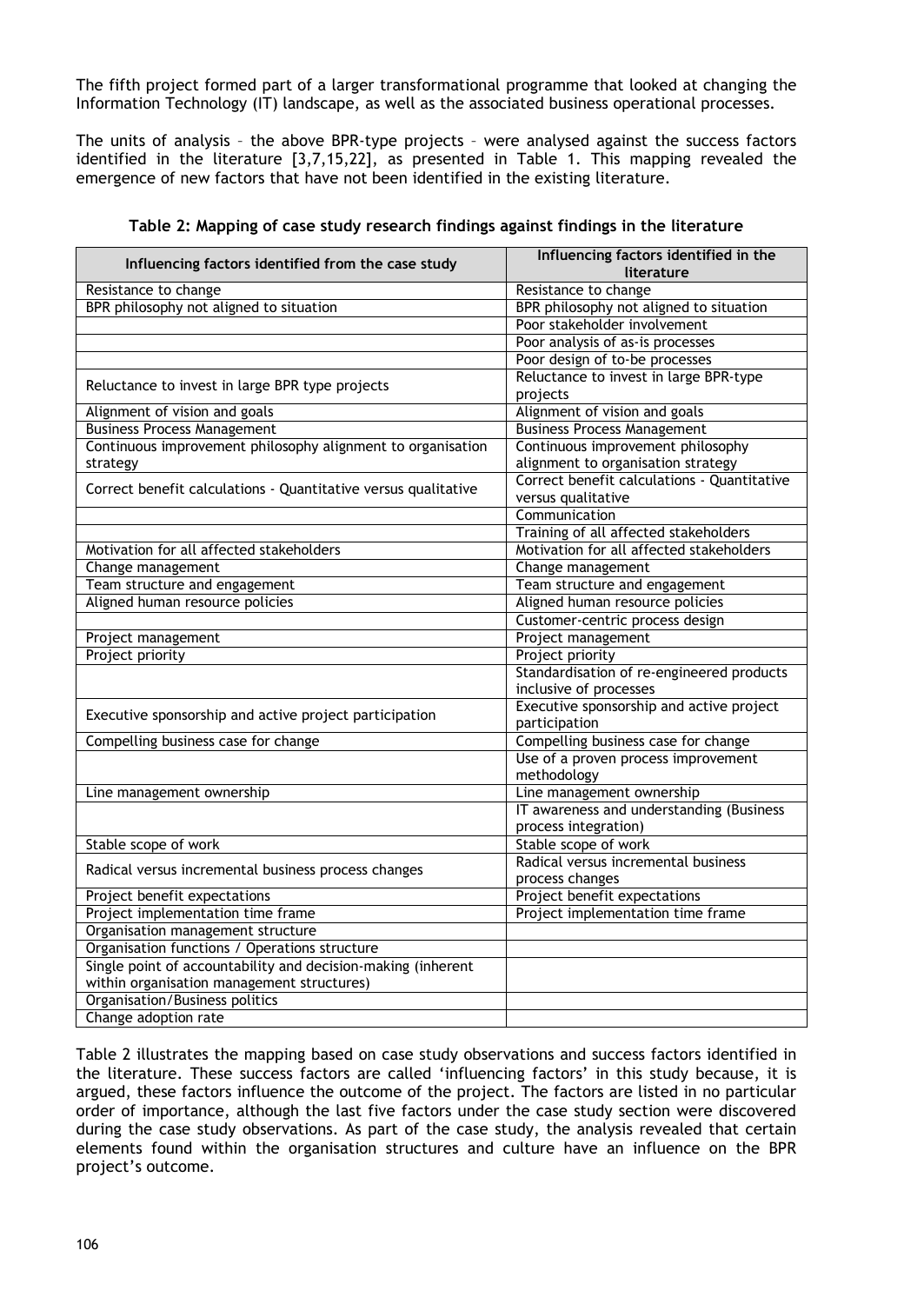The next step was to focus on the cross-case analysis, which aimed to uncover and understand which factors are more influential than others.

## **3.2 Cross-case study analysis**

As mentioned previously, the fsQCA technique was used to conduct the cross-case study analysis. The nature of the technique required that the factors be categorised into types of influential factors in order to derive valuable insights. The technique itself stems from set theory, and revolves around creating a truth table that is then analysed with the aim of understanding set coincidence scores and conjunctural causation [23].

The set coincidence score reveals whether a category of influential factors belonged in a set that influenced a successful project or a failed project outcome. This assisted in claims made of a particular category; if present, it would most likely influence a particular project outcome. Conjunctural causation revealed which combination of factors would need to be present in order for a particular project outcome to be realised.

The following categories of influential factors, presented in Table 3, were derived against the backdrop of the case study units of analysis outcomes as presented in Table 2. The factors were also restated in a positive way, meaning that each factor is linked to a successful project outcome. This was important for the cross-case analysis, as it focused on understanding a set of successful projects and their associated linked factors as attributed by the case study unit of analysis results. Six categories were derived:

- Project Management (PM)
- Change Management (CM)
- Information Technology (IT)
- Management Support (MS)
- Organisation Behaviour (OB)
- Organisation Structure (OS)

## **Table 3: Categorisation of the influential factors**

| <b>Factor</b><br>category | <b>BPR</b> project success factor                                                                                               |
|---------------------------|---------------------------------------------------------------------------------------------------------------------------------|
| <b>PM</b>                 | BPR philosophy between the project and organisation is aligned                                                                  |
| <b>PM</b>                 | Analysis of as-is processes is of good quality                                                                                  |
| <b>PM</b>                 | Design of to-be processes is of good quality                                                                                    |
| <b>PM</b>                 | Project outcomes are aligned with the organisation's vision and goals                                                           |
| <b>PM</b>                 | The project benefit calculations are realistic and undisputed                                                                   |
| <b>PM</b>                 | Project has a defined team structure with strong engagement and cohesion                                                        |
| <b>PM</b>                 | Project deliverables and outcomes are aligned with Human Resource's policies<br>within the organisation                         |
| <b>PM</b>                 | Project process design is customer-centric                                                                                      |
| <b>PM</b>                 | Project is independently managed by an experienced Project Manager using an<br>industry-accepted project management methodology |
| <b>PM</b>                 | Project is prioritised according to organisation strategy and value outcomes                                                    |
| <b>PM</b>                 | Project standardises re-engineered products and processes                                                                       |
| <b>PM</b>                 | Project has an undisputed and compelling business case for change                                                               |
| <b>PM</b>                 | Project uses a proven process improvement methodology                                                                           |
| <b>PM</b>                 | Project has an approved scope of work that is stable and/or managed according to<br>proper change control processes             |
| <b>PM</b>                 | Project benefit expectations are undisputed and measurable                                                                      |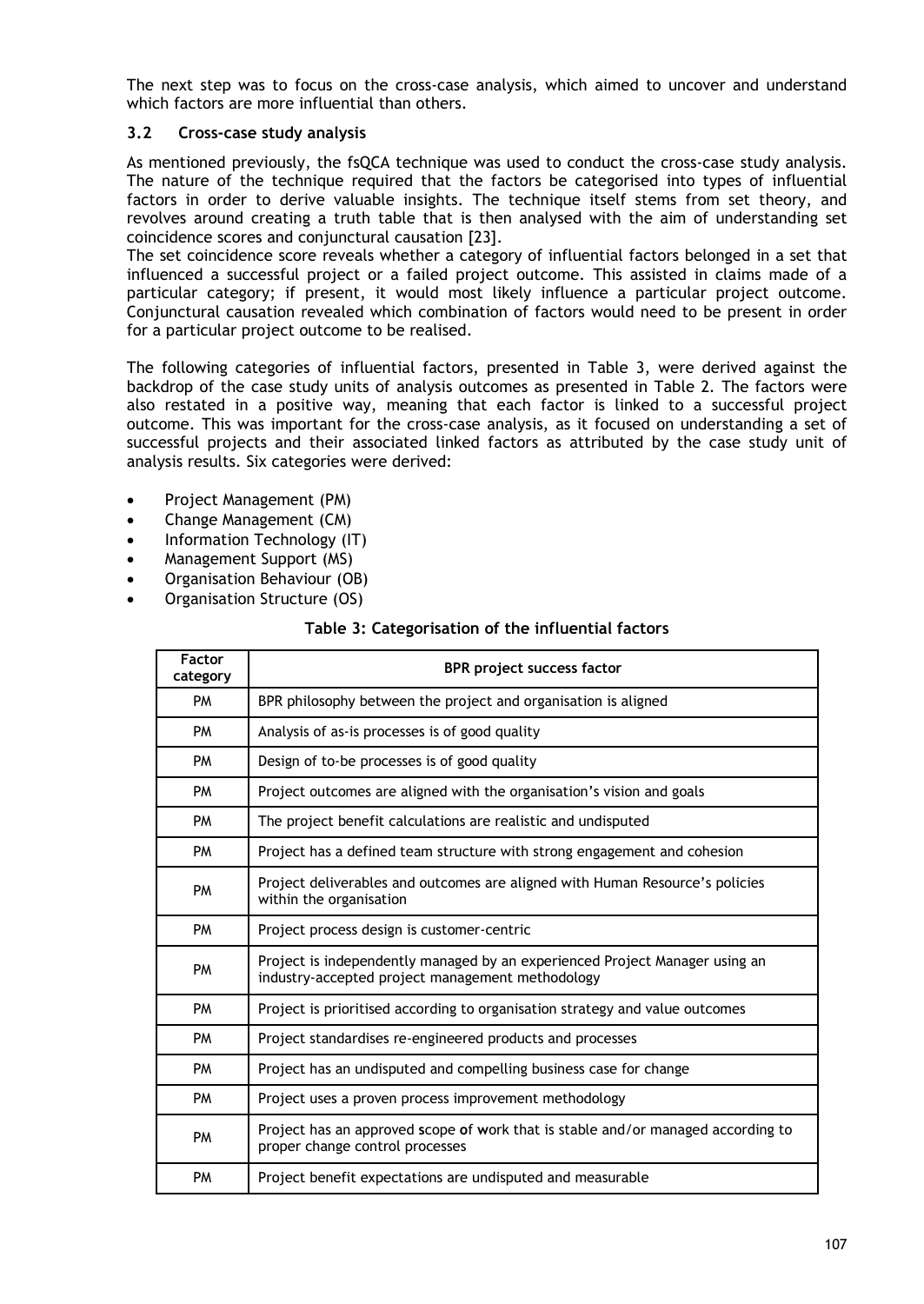| Factor<br>category | BPR project success factor                                                                                                              |
|--------------------|-----------------------------------------------------------------------------------------------------------------------------------------|
| PM                 | Project implementation time frame is realistic and planned-for, based on approved<br>scope                                              |
| <b>CM</b>          | No resistance to changes being introduced by the project                                                                                |
| <b>CM</b>          | Project has a detailed stakeholder mapping and engagement plan in place                                                                 |
| CM                 | Project has an excellent communication strategy and it is executed accordingly                                                          |
| <b>CM</b>          | Project identifies and trains all affected stakeholders                                                                                 |
| <b>CM</b>          | Project deliverables and outcomes motivated all affected stakeholders                                                                   |
| <b>CM</b>          | Project has a detailed change management strategy and it is executed accordingly                                                        |
| <b>MS</b>          | Executive sponsorship exists, and the executive sponsor actively participates                                                           |
| ΜS                 | Line management ownership of project delivery is prevalent                                                                              |
| ΙT                 | Project team has strong IT awareness and IT understanding when considering<br>business process integration into the IT system landscape |
| <b>OS</b>          | Organisation has a formal Business Process Management structure in place                                                                |
| OS.                | Organisation has a management structure that supports project execution                                                                 |
| OS.                | Organisation's functions/operations structure is stable during the execution of the<br>project                                          |
| OS.                | Single point of accountability and decision-making is applied on the project<br>(inherent within organisation's management structures)  |
| OS                 | Executive sponsor for the project remains stable                                                                                        |
| OS.                | Organisation has stable, standardised tools for business process analysis and design                                                    |
| OS.                | Organisation has a strong relationship with the delivery partner/vendor                                                                 |
| OB                 | Organisation is eager to invest in large BPR-type projects                                                                              |
| OB                 | Organisation has a continuous improvement philosophy that aligns with the<br>organisation's strategy                                    |
| OB                 | Selected BPR approach is aligned to the organisation's acceptance of change (radical<br>or incremental)                                 |
| OB                 | Organisational/Business politics do not influence decisions made on the project                                                         |
| OB                 | Organisation has a high change adoption rate                                                                                            |

## **Table 4: Categorisation of the influential factors (cont.)**

After applying the fsQCA analysis technique, the following results emerged:

- The presence of the 'Organisation Behaviour' factor, in combination with the 'Organisation Structure' factor, would most likely result in a successful BPR project being executed.
- The relative importance of the factor categories compared with each other, as presented in Table 4.

Using the above information, the Organisation Ring of Influence (ORoI) was developed. The aim of the model is to highlight the importance of organisational behaviours and structures in relation to the influence they have on executing successful BPR projects.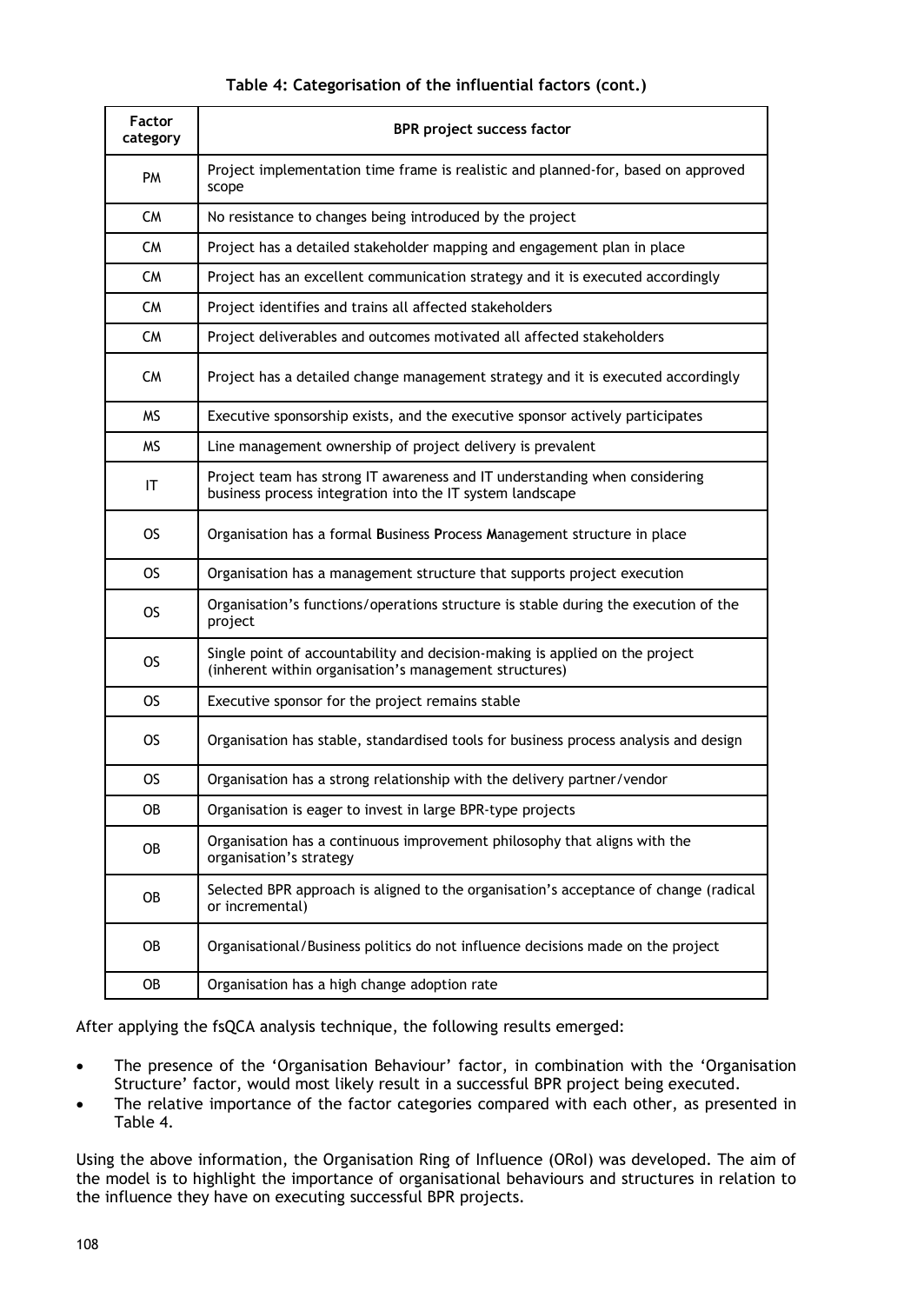| Category of<br>influential<br>factors | Relative importance                             | Set<br>coincidence<br>value |
|---------------------------------------|-------------------------------------------------|-----------------------------|
| OS.                                   | Core condition of high importance               | 0.54                        |
| 0B                                    | Core condition of high importance               | 0.54                        |
| <b>PM</b>                             | Complementary condition of medium<br>importance | 0.53                        |
| <b>CM</b>                             | Complementary condition of medium<br>importance | 0.47                        |
| IΤ                                    | Complementary condition of low<br>importance    | 0.5                         |
| <b>MS</b>                             | Complementary condition of low<br>importance    | 0.31                        |

**Table 5: Relative importance of each category of influential factors**

# **3.3 Organisation Ring of Influence (ORoI)**

The Organisation Ring of Influence (ORoI) is depicted in Figure 2, and covers the influential categories of 'Organisation Behaviour' and 'Organisation Structure'. The model is centred on the influence of organisation structures and culture on the outcome of a BPR project.

'Organisation/Business Politics', which is an element of 'Organisation Culture', is defined as "the pursuit of individual agendas and self interest in an organisation without regard to their effect on the organisation's efforts to achieve its goals" [9]. From this definition, it is easy to see how this behaviour, which forms part of the organisation's culture, can influence the outcome of a BPR project.

'Change Adoption Rate', another element of 'Organisation Culture', is not to be confused with 'Resistance to Change'. The latter is concerned with the deliberate and conscious decision of affected stakeholders not to accept any organisational change too readily. 'Change Adoption Rate', which can be influenced by resistance to change, concerns the ability of an organisation in terms of the period taken before any change is implemented and standardised within the organisation.

'Business Function Structure', an element of 'Organisation Structure', influences the success of a BPR project due to the value chain process philosophy. Process value chains can start in the 'Product Design' department and end in the 'Sales' department, which results in multiple process owners, disparate understanding of process, and disparate continuous improvement projects [1]. This phenomenon can result in re-engineering parts of a single value chain through different teams and different executive sponsors, without understanding the impact of the holistic nature of the value chain itself [1]. All parts of a process, if isolated and re-engineered, could result in the value chain being left worse off than it was before [1].

Organisation structure also determines 'Management' structures – a difficult one to understand in terms if how it influences the success of a BPR project. During the case study, it was observed that a matrix-type management structure can support a BPR project by having many senior stakeholders focused on a single goal, while on the other hand it could also negatively impact a BPR project by having many senior stakeholders with different goals trying to influence the direction of the project. Matrix management also adds many points of accountability and decisionmaking, and this was found to impact the payments project negatively.

The ORoI model contains elements that are brought into the project simply as part of its inheritance, because the project was being executed within the organisation. As noted in the literature analysis of previous research, these elements are not considered as part of the execution of BPR projects, even though they could be considered the most influential factors in the outcome of a BPR project. These factors should, however, be considered whenever a BPR project is planned for execution. How this should be done is something that can be considered in future work.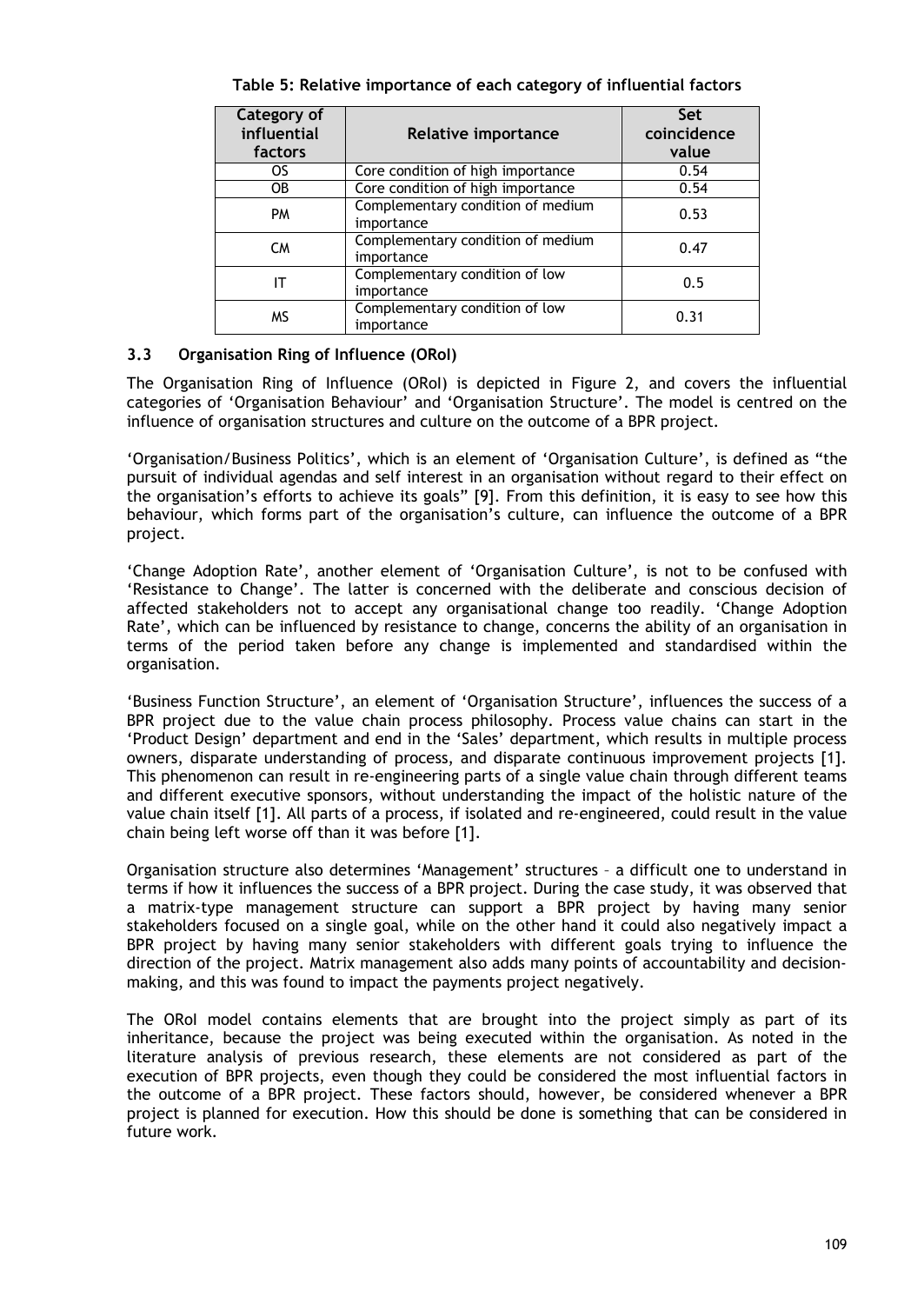

**Figure 2: Organisation Ring of Influence (OROI)**

# **4 CONCLUSION**

This study revealed that the literature did not cover all the factors that might influence a BPR project's outcome. By conducting a case study on five BPR-type projects over a period of ten months, the following factors were considered to be newly-identified factors that were influential in the success or failure of a BPR project:

- Organisation management structure that supports project execution;
- Organisation functions/operations structure remains stable during the execution of a project;
- Single point of accountability and decision-making is applied to the project (inherent within organisation management structures);
- Executive sponsor for the project remains stable;
- Organisation has a strong relationship with its delivery partner/vendor;
- Organisation/business politics do not influence decisions made on a project; and
- Organisation has a high change adoption rate.

From further analysis conducted during the case study and by applying the fsQCA technique, the relative importance of the various influential factors was revealed. It was found that the 'Organisation Behaviour' and 'Organisation Structure' factors were most influential on the outcome of a BPR project. This culminated in the ORoI model, which was developed in order to explain the importance and influence that these types of factors have on the outcome of a BPR project.

The results of this research indicate areas for future consideration. For example, there is a need to understand better how one could approach the creation of understanding within an organisation about which influential factors are present in a positive or negative format. Furthermore, how should an organisation prioritise the mitigation of the identified negative influential factors?